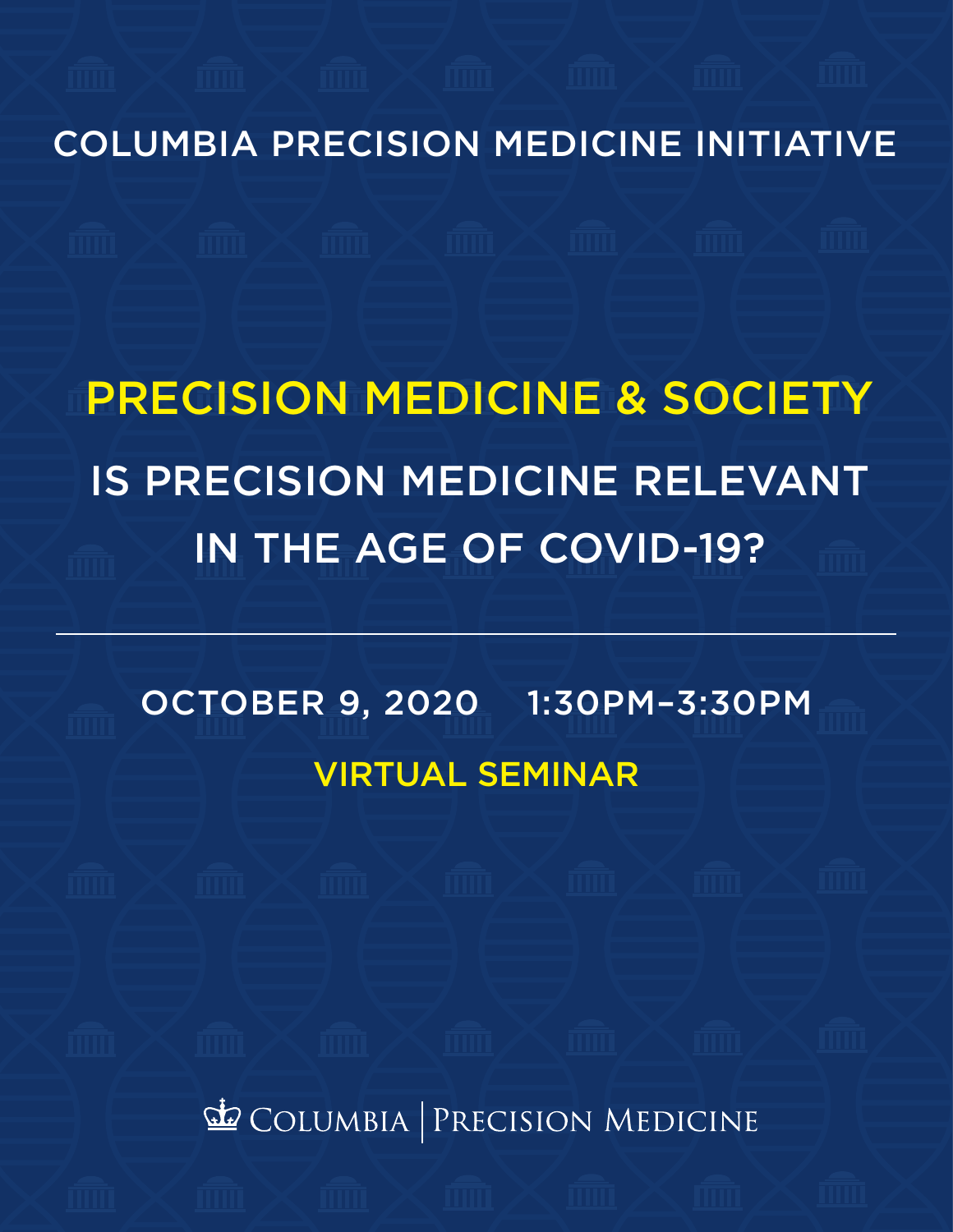### Welcome Letter

Welcome to a special panel organized by the Precision Medicine & Society program at Columbia University. We convened this panel to address a topical question of immediate relevance to the current moment: has the decades-long emphasis on tailoring treatment to the genetic profile of individuals (otherwise known as precision or personalized medicine [PM]) been a distraction and an obstacle in dealing with COVID-19, and crowded out efforts to develop the population health approaches necessary for a pandemic? Or is this a false dichotomy, and can the fundamental advances made by PM research be adapted to inform public health initiatives? We believe that Columbia University, as a center of cutting-edge PM research—as well as the only institution with a thriving program dedicated to exploring the social, ethical, legal, and economic aspects of PM—is ideally positioned to begin this conversation. To do so, we invited some of the most esteemed and influential leaders of biomedical research, whether regulatory, clinical, or academic.

The Precision Medicine & Society Program is an integral part of Columbia's Precision Medicine Initiative. This University-wide collaboration was created to jump-start academic discussion and research about the interplay between the biomedical advances of precision medicine and the social sciences, the humanities, law, and business. It brings together biomedical and public health researchers, clinicians, and bioethicists working at our Medical Center with social scientists, legal scholars, and humanists in the Faculty of Arts & Sciences and the Law and Business Schools.

Our thanks to President Bollinger, the Columbia Precision Medicine Initiative, and its director, Tom Maniatis, for supporting the Precision Medicine & Society Program and making possible this special panel. We hope that you will find it both enlightening and relevant to the pressing issues of the day.

Paul S. Appelbaum, MD, Elizabeth K. Dollard Professor of Psychiatry, Medicine and Law

**Gil Eyal, PhD, Professor of Sociology** Co-Directors of the Columbia Precision Medicine & Society Program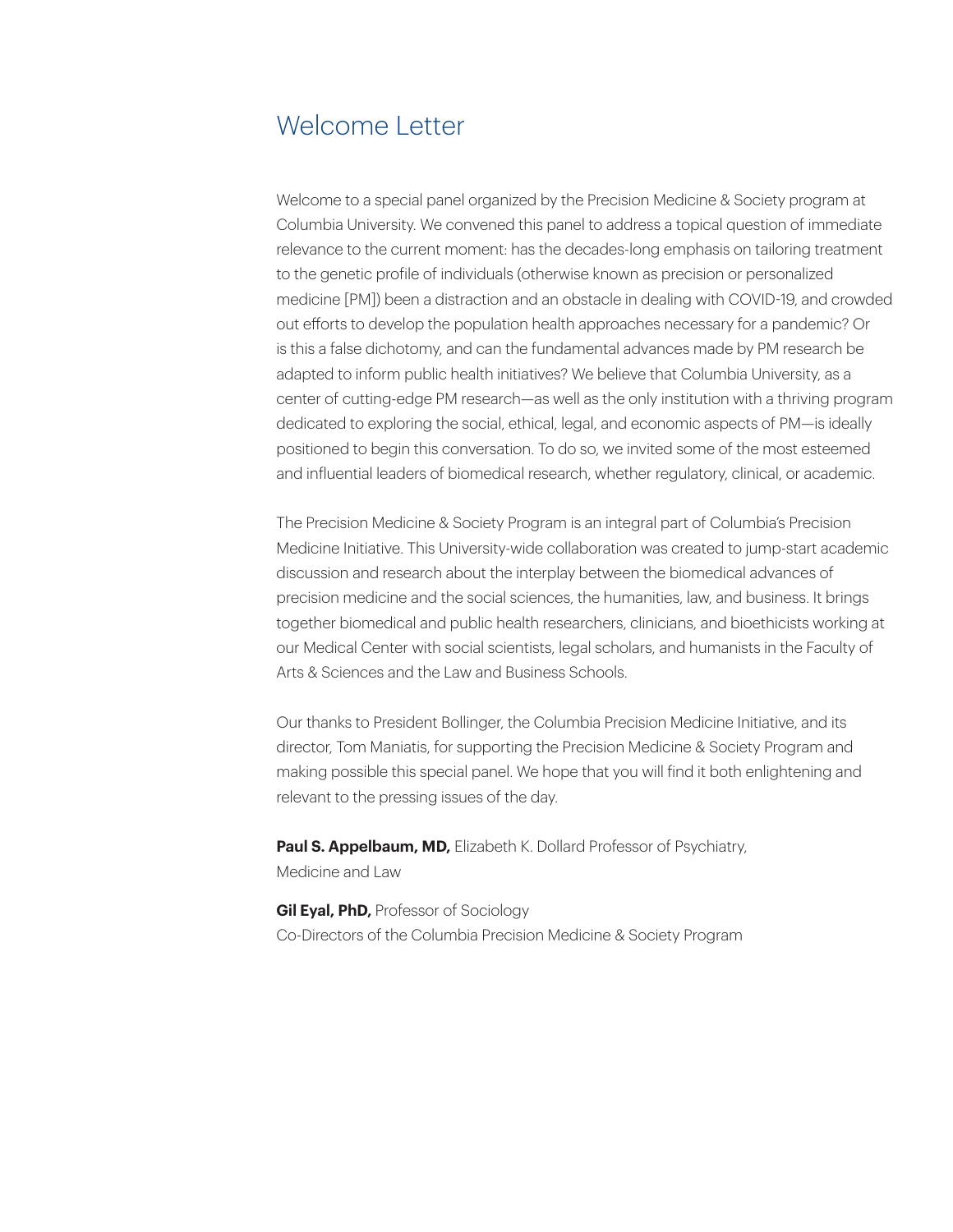# Opening Comments



#### John (Jack) Rowe

Julius B. Richmond Professor of Health Policy and Aging at the Columbia University Mailman School of Public Health

Dr. John W. Rowe is the Julius B. Richmond Professor of Health Policy and Aging at the Columbia University Mailman School of Public Health. Previously, from 2000 until late 2006, Dr. Rowe served as chairman and CEO of Aetna, Inc., one of the nation's leading healthcare and related benefits organizations. Before his tenure at Aetna, from 1998 to 2000, Dr. Rowe served as president and chief executive officer of Mount Sinai NYU Health, one of the nation's largest academic healthcare organizations. From 1988 to 1998, prior to the Mount Sinai–NYU Health merger, Dr. Rowe was president of the Mount Sinai Hospital and the Mount Sinai School of Medicine in New York City. Before joining Mount Sinai, Dr. Rowe was a professor of medicine and the founding director of the Division on Aging at the Harvard Medical School, as well as chief of gerontology at Boston's Beth Israel Hospital. He was director of the MacArthur Foundation Research Network on Successful Aging and is co-author, with Robert Kahn, PhD, of *Successful Aging* (Pantheon, 1998). Currently, Dr. Rowe leads the MacArthur Foundation's Research Network on an Aging Society. Dr. Rowe was elected a fellow of the American Academy of Arts and Sciences and a member of the National Academy of Medicine of the National Academy of Sciences. He was chairman of the Board of Overseers of Columbia University's Mailman School of Public Health and Harvard Medical School and continues to serve on those Boards as well as the Board of the Columbia University Irving Medical Center. He previously served on the Board of Trustees of the Rockefeller Foundation, was a founding commissioner of the Medicare Payment Advisory Commission (Medpac), and was chair of the Boards of Trustees of the University of Connecticut and the Marine Biological Laboratory.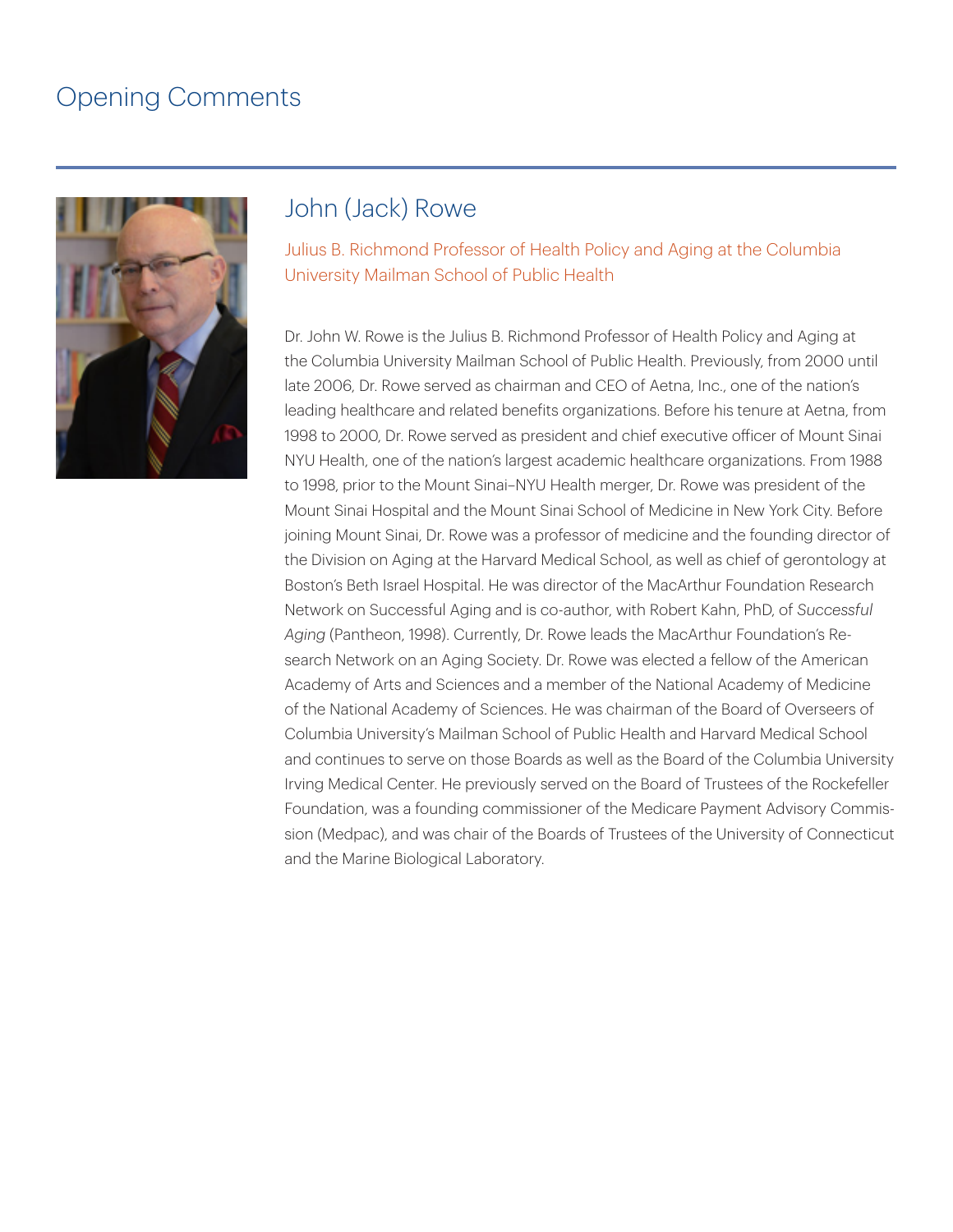

# Scott Gottlieb

Former FDA Commissioner; Special Partner at New Enterprise Associates

Dr. Scott Gottlieb is a special partner on the New Enterprise Associates (NEA) healthcare investment team; he was venture partner at NEA from 2007 to 2017 until being appointed the 23rd Commissioner of the U.S. Food and Drug Administration (FDA), where he served from 2017 to 2019. Dr. Gottlieb's work focuses on advancing public health through developing and implementing innovative approaches to improving medical outcomes, reshaping healthcare delivery, and expanding consumer choice and safety.

In addition to his role as an investor, Dr. Gottlieb is a physician, policy expert, and advocate for healthcare entrepreneurship, innovation, and access. Dr. Gottlieb is an elected member of the National Academy of Medicine and currently a resident fellow at the American Enterprise Institute (AEI) in Washington, DC. In addition to his recent role as FDA Commissioner, Dr. Gottlieb previously served as the FDA's Deputy Commissioner for Medical and Scientific Affairs and, before that, as a senior adviser to the administrator of the Centers for Medicare and Medicaid Services.

Dr. Gottlieb was a practicing hospitalist and a clinical assistant professor at the New York University School of Medicine. Earlier in his career, he worked as a healthcare analyst for the investment bank Alex. Brown & Sons. He completed a residency in internal medicine at the Mount Sinai Medical Center in New York and is a graduate of the Mount Sinai School of Medicine and of Wesleyan University, in Middletown, Connecticut, where he studied economics.

In 2018 and again in 2019 Dr. Gottlieb was recognized by *Fortune* as one of "The World's 50 Greatest Leaders" and by *Time* as one of the "50 People Transforming Healthcare." He is a CNBC contributor, and his work is frequently published in a wide range of publications and medical journals, including the *Wall Street Journal,* the *New York Times,* and the *Washington Post.*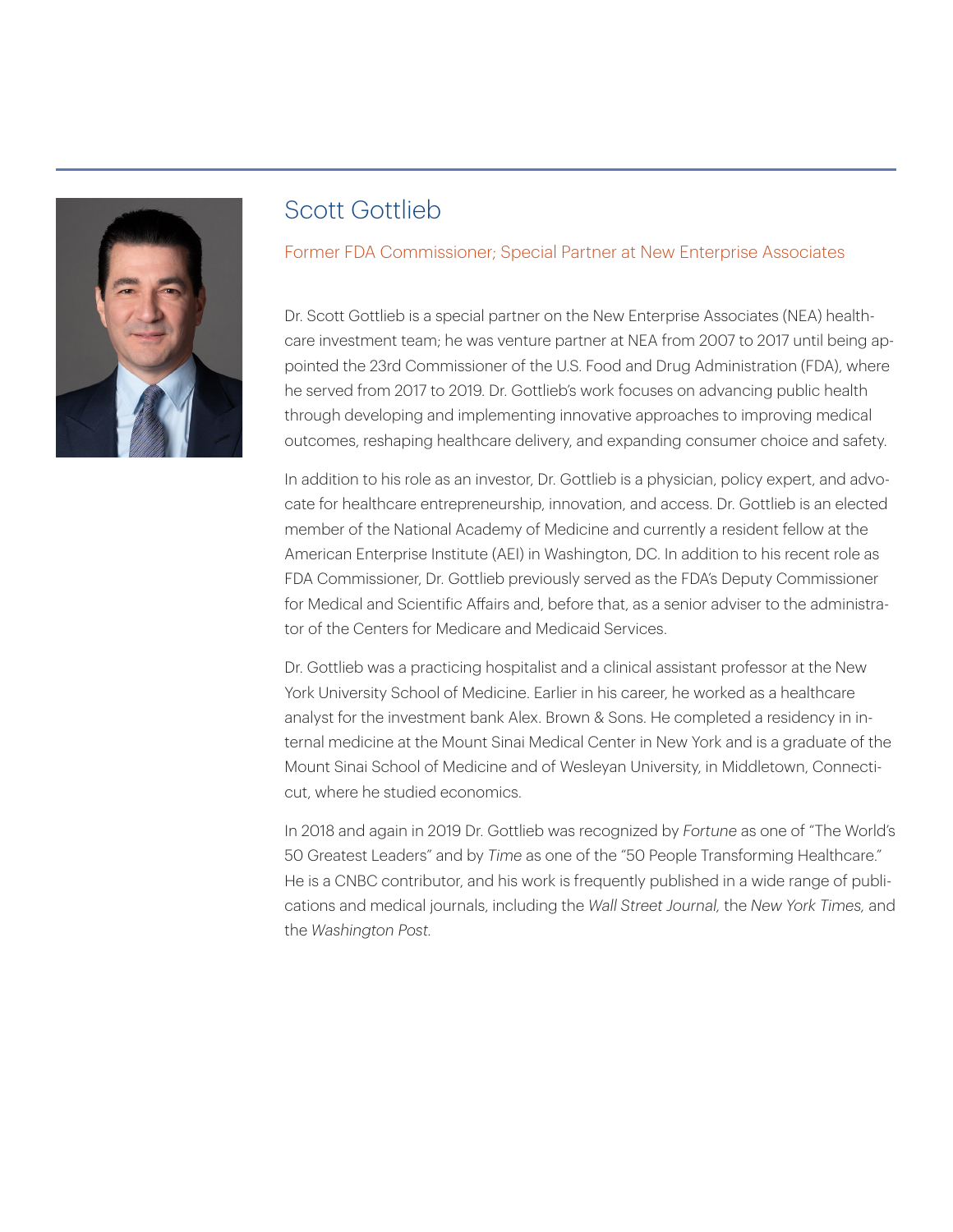

#### Teri Manolio

Director of the Division of Genomic Medicine at the National Human Genome Research Institute (NHGRI)

As a physician and epidemiologist, Teri Manolio, MD, PhD, has a deep interest in discovering genetic changes associated with diseases by conducting biomedical research on large groups of people. As the director of the Division of Genomic Medicine, a position she has held since 2012, Dr. Manolio leads efforts to support research translating those discoveries into diagnoses, preventive measures, treatments, and prognoses of health conditions.

"I see our division as a unique undertaking at NHGRI. We apply the rapidly expanding knowledge base of genetic associations and genome-scale analytic technologies to clinical problems of disease diagnosis and treatment," said Dr. Manolio. "This knowledge will enable us to meld clinical and genomic research for rapid improvements in clinical care."

Dr. Manolio envisions a day when patients have ready access to affordable, reliable genetic tests enabling them to avoid rare, sometimes devastating, complications of common drug treatments. She also hopes to find ways of using a patient's genomic information to enhance diagnostic strategies and improve treatment outcomes by examining comprehensive databases of patients whose physical characteristics and genomic variants match those of the patient at hand.

Dr. Manolio joined NHGRI in 2005 as senior advisor to the NHGRI director for population genomics, and in 2007 established NHGRI's Office of Population Genomics and became its director. She has led efforts to apply genomic technologies to population and clinical research, including the Population Architecture for Genomics and Epidemiology (PAGE) Network , the Electronic Medical Records and Genomics (eMERGE) Network, the Clinical Sequencing Exploratory Research (CSER) Consortium, the ClinGen Resource, the Implementing Genomics in Practice (IGNITE) Network, and the NHGRI Genome-Wide Association Catalog.

Dr. Manolio came to NHGRI from NIH's National Heart, Lung, and Blood Institute, where she was involved in large-scale cohort studies such as the Cardiovascular Health Study and the Framingham Heart Study. Dr. Manolio also maintains an active clinical appointment on the in-patient medical service of the Walter Reed National Military Medical Center, Bethesda, and is a professor of medicine on the faculty of the Uniformed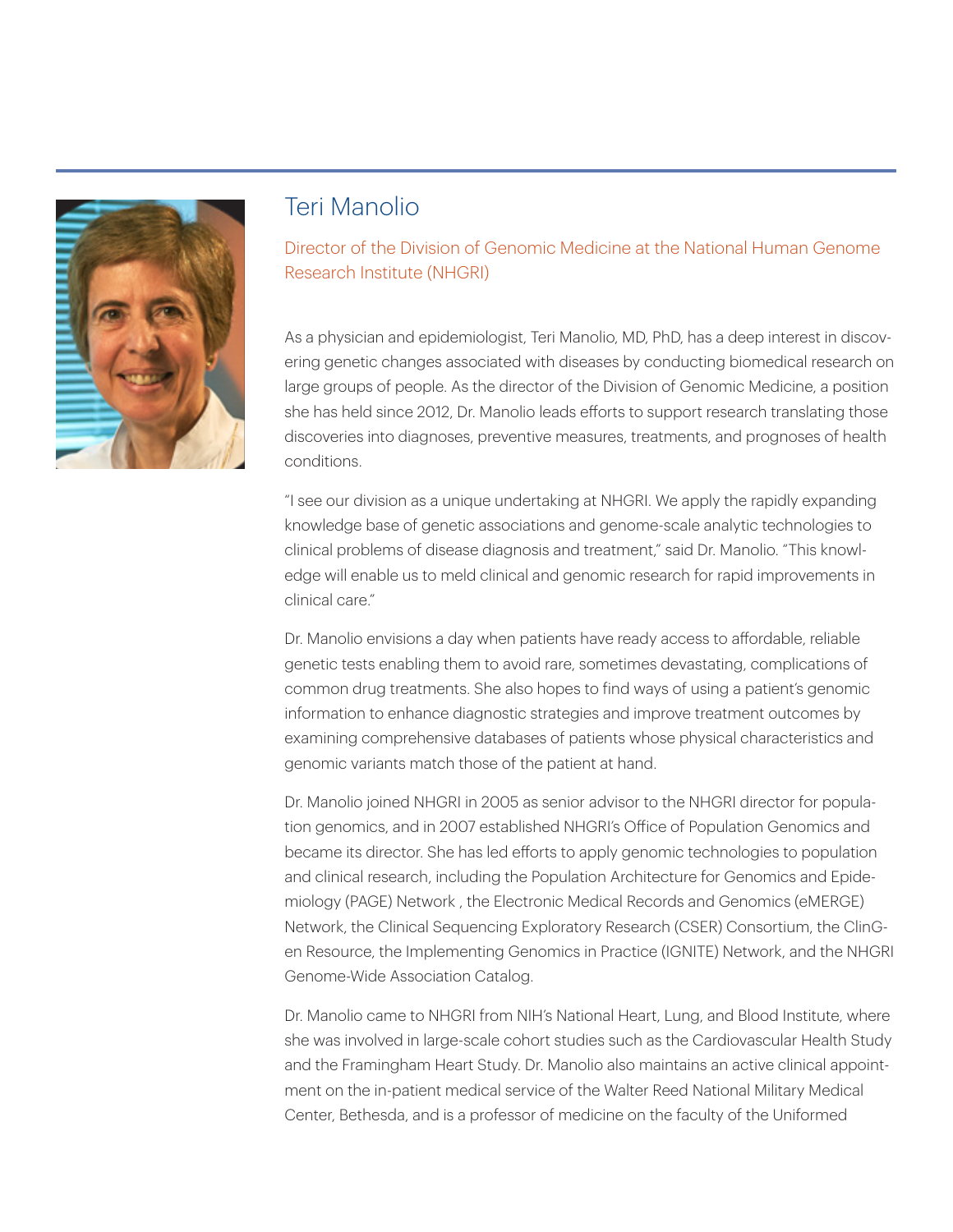Services University of the Health Sciences. She has authored more than 280 research papers and has research interests in genome-wide association studies of complex diseases, ethnic differences in disease risk, and incorporating genomic findings into clinical care.

She received her BS in biochemistry from the University of Maryland College Park, her MD from the University of Maryland at Baltimore, and her PhD in human genetics and genetic epidemiology from the Johns Hopkins School of Hygiene and Public Health.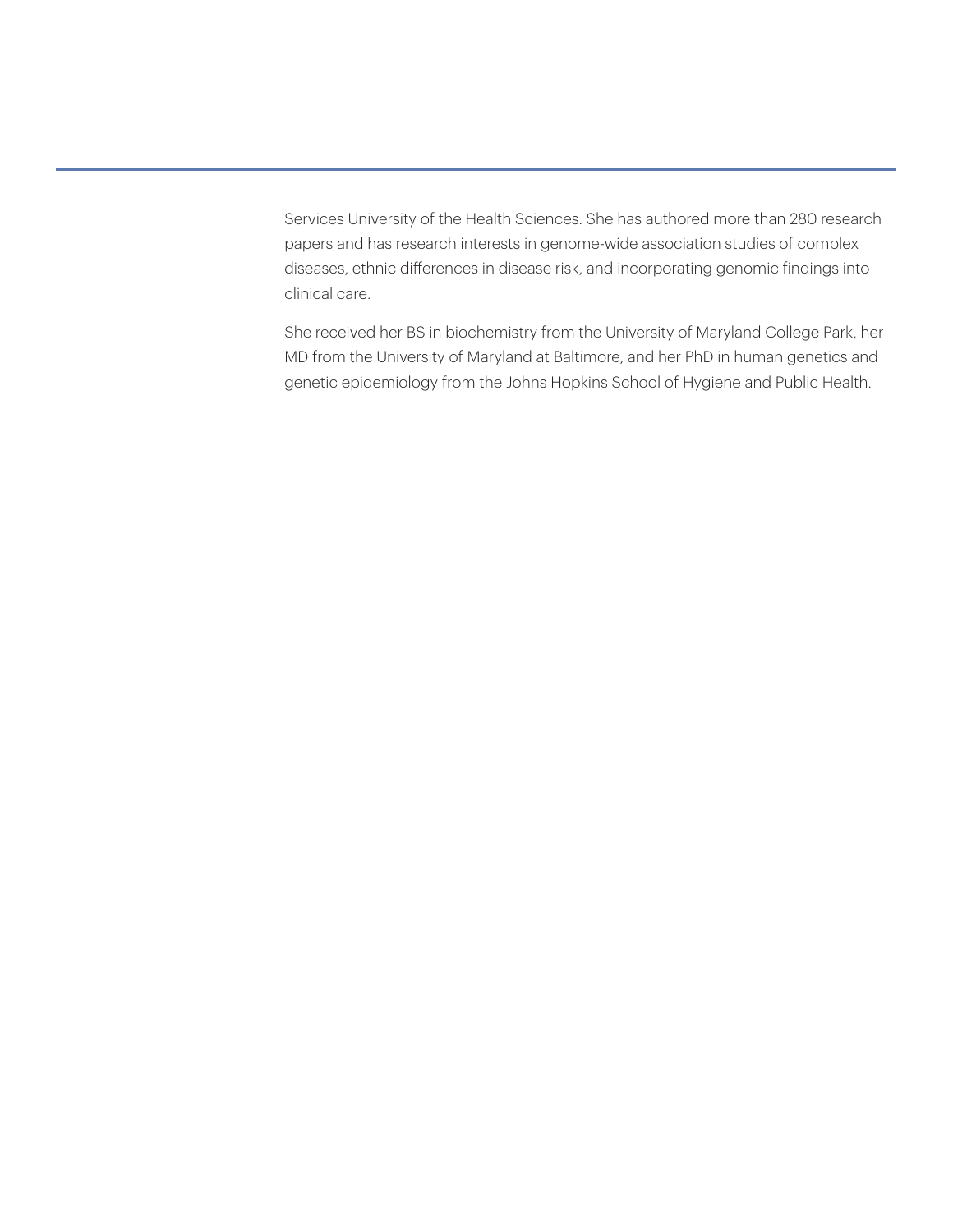

## James Heath

#### President and Professor at Institute for Systems Biology

Dr. James R. Heath is president and professor at Institute for Systems Biology in Seattle. Heath also has the position of professor of molecular and medical pharmacology at UCLA, and he has directed the National Cancer Institute–funded NSB Cancer Center since 2005. Formerly, he was the Elizabeth W. Gilloon Professor of Chemistry at Caltech and served as co-director of the Parker Institute for Cancer Immunotherapy at UCLA until 2017.

Heath received his PhD in 1988 from Rice University, where he was the principal graduate student involved in the discovery of C60 and the fullerenes—work that resulted in three senior members of his group receiving the Nobel Prize in Chemistry in 1996. He was a Miller Fellow at UC Berkeley before joining the research staff at IBM Watson Labs in 1991. He took a faculty position at UCLA in 1994 and moved to Caltech in 2003.

He has received several awards and honors, including the Irving Weinstein Award from the American Association of Cancer Researchers and the Sackler Prize in the Physical Sciences. He was named one of the top seven innovators in the world by *Forbes* magazine.

Heath has founded or cofounded several companies, including PACT Pharma, Integrated Diagnostics, Indi Molecular, CTI Molecular Imaging (acquired by Siemens in 2005), Sofie Biosciences, Isoplexis, and NanoSys.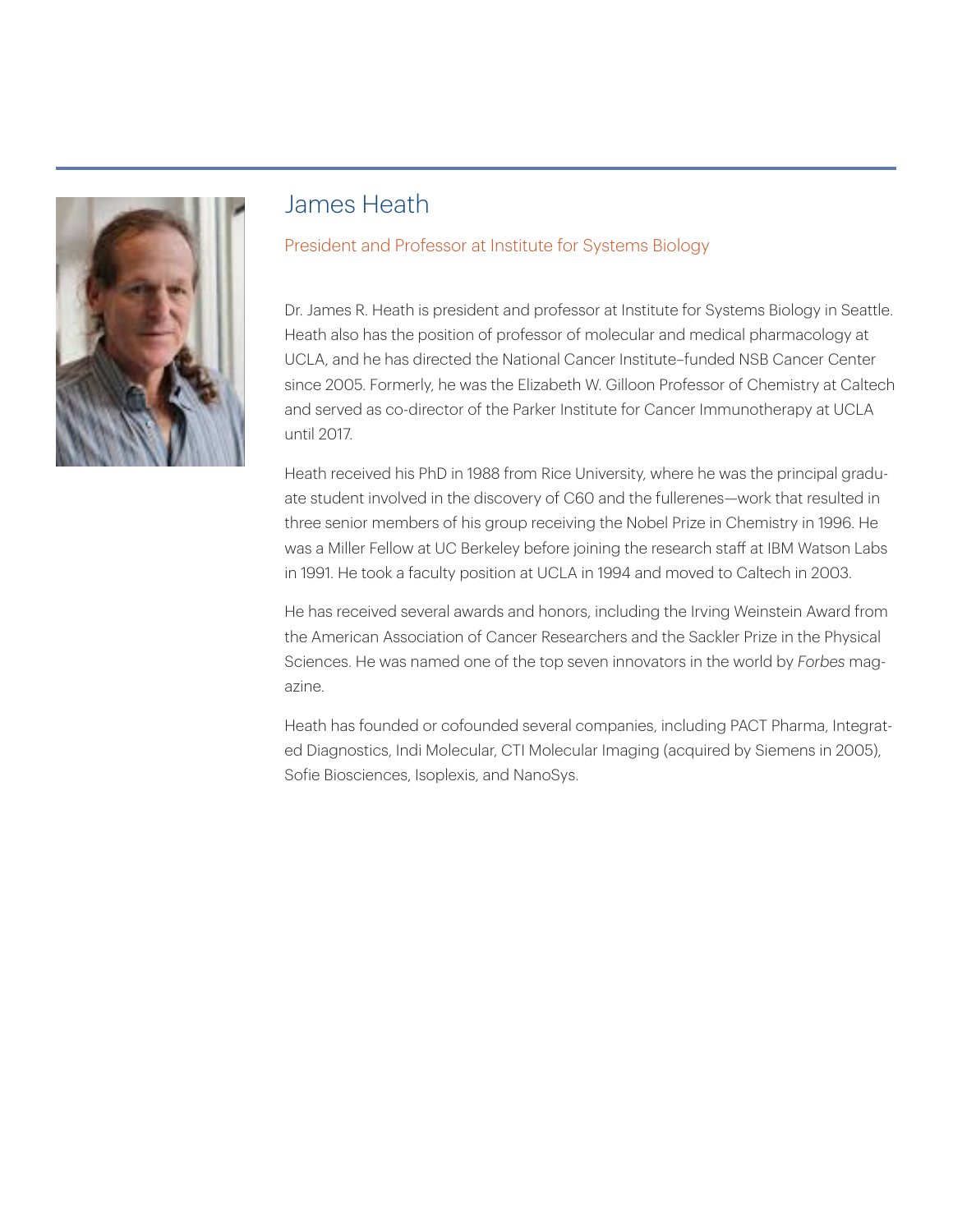# Closing Comments



#### Amy Zhou

#### Assistant Professor of Sociology at Barnard College

Amy Zhou is an assistant professor of sociology at Barnard College. Her research and teaching interests include healthcare, inequality, race/ethnicity, development, and science and technology studies. Professor Zhou's research has examined health inequalities in both the US and global settings. One line of research explores the impact of global health policies. Her current book project examines how global health efforts to address the HIV epidemic reconfigures local healthcare institutions and has unintended consequences for policymaking, healthcare practices, and the lives of providers and patients in Malawi. Another line of research looks at racial health inequalities in the US, focusing on the meaning of race in delivering racially targeted health services. Recently, she has started a new project that examines the social and ethical implications of gene drive technologies. Professor Zhou received her BA and PhD in sociology from UCLA as well as postdoctoral training at the UCSD Institute for Practical Ethics.